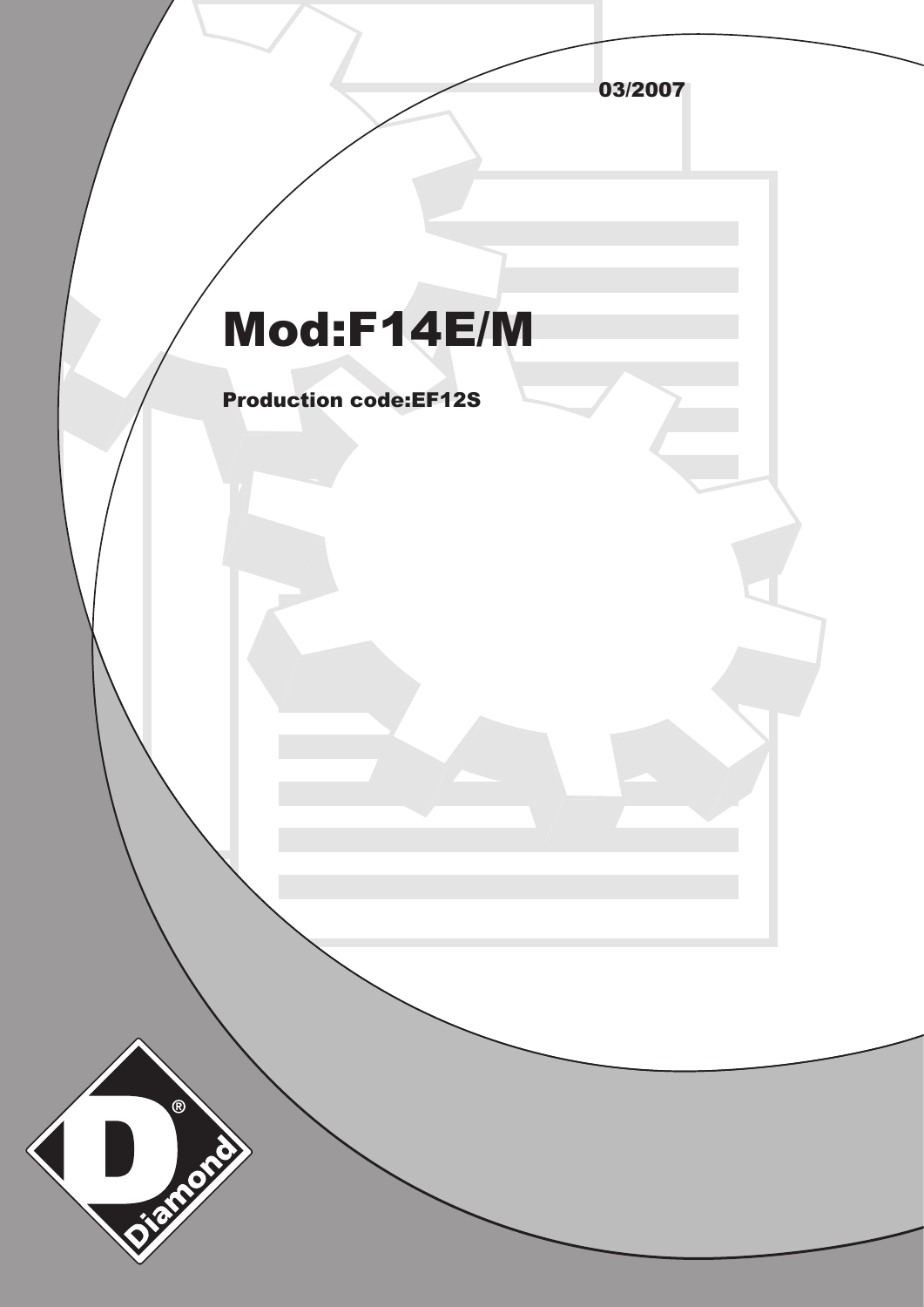## **1.1 ELECTRIC TAABLE FRYERS, ELECTRIC STANDING FRYERS AND FYERS FOR CONFECTIONERY**

|               | <b>DIMENSIONS mm.</b>        |                             | Tank            | <b>TANK</b> | <b>TOTAL POWER</b><br><b>SUPPLY</b> | <b>NET</b><br><b>WEIGHT</b> |
|---------------|------------------------------|-----------------------------|-----------------|-------------|-------------------------------------|-----------------------------|
| <b>MODEL</b>  | <b>External</b>              | <b>Basket</b>               | <b>Capacity</b> |             |                                     |                             |
|               | $W \times D \times H/H$ max. | mm.                         | Lt.             | Ν°          | kW                                  | kg.                         |
| <b>F14E/M</b> | 375 x 655 x 845 / 985        | 235 x 275 x 105             | 12/14           |             | 9                                   | 29                          |
| F14+14E/M     | 750 x 655 x 845 / 985        | 235 x 275 x 105 12/14+12/14 |                 | 2           | $9 + 9$                             | 55                          |

**\*Feeding Power**: 3N AC 400V ; 3 AC 230V ; IN AC 230V ; 50/60 HZ

### **1.2 TECHNICAL CHARACTERISTICS ELECTRIC TABLE FRYERS**

#### **STRUCTURE**

Manufacture in stainless **STEEL AISI 304**, with removable head.

**SAFETY TAP** for oil discharge and rubber feet.

**BASKET** made of bright chromed steel, with nylon handles and hoor you support basket.

### **ADJUSTABLE THERMOSTAT** and **SAFETYTHERMOSTAT.**

### **1.3 TECHNICAL CHARACTERISTICS ELECTRI C STANDING FRYERS**

#### **STRUCTURE**

Manufacture in stainless **STEEL AISI 304**, with removable head.

**SAFETY TAP** for oil discharge and rubber feet adjustable.

**BASKET** made of bright chromed steel, with nylon handles.

**CONTAINER** with filter for recovery oil.

### **ADJUSTABLE THERMOSTAT** and **SAFETYTHERMOSTAT.**

**"Cool zone"** for the deposit of the residue of cooking.

### **1.4 TECHNICAL CHARACTERISTICS ELECTRI C TABLE FRYERS FOR CONFECTIONERY**

### **STRUCTURE**

Manufacture in stainless **STEEL AISI 304**, with removable head.

**SAFETY TAP** for oil discharge and rubber feet.

Special **BASKET** excellent for confectionery, with nylon handles.

**ADJUSTABLE THERMOSTAT** and **SAFETYTHERMOSTAT.**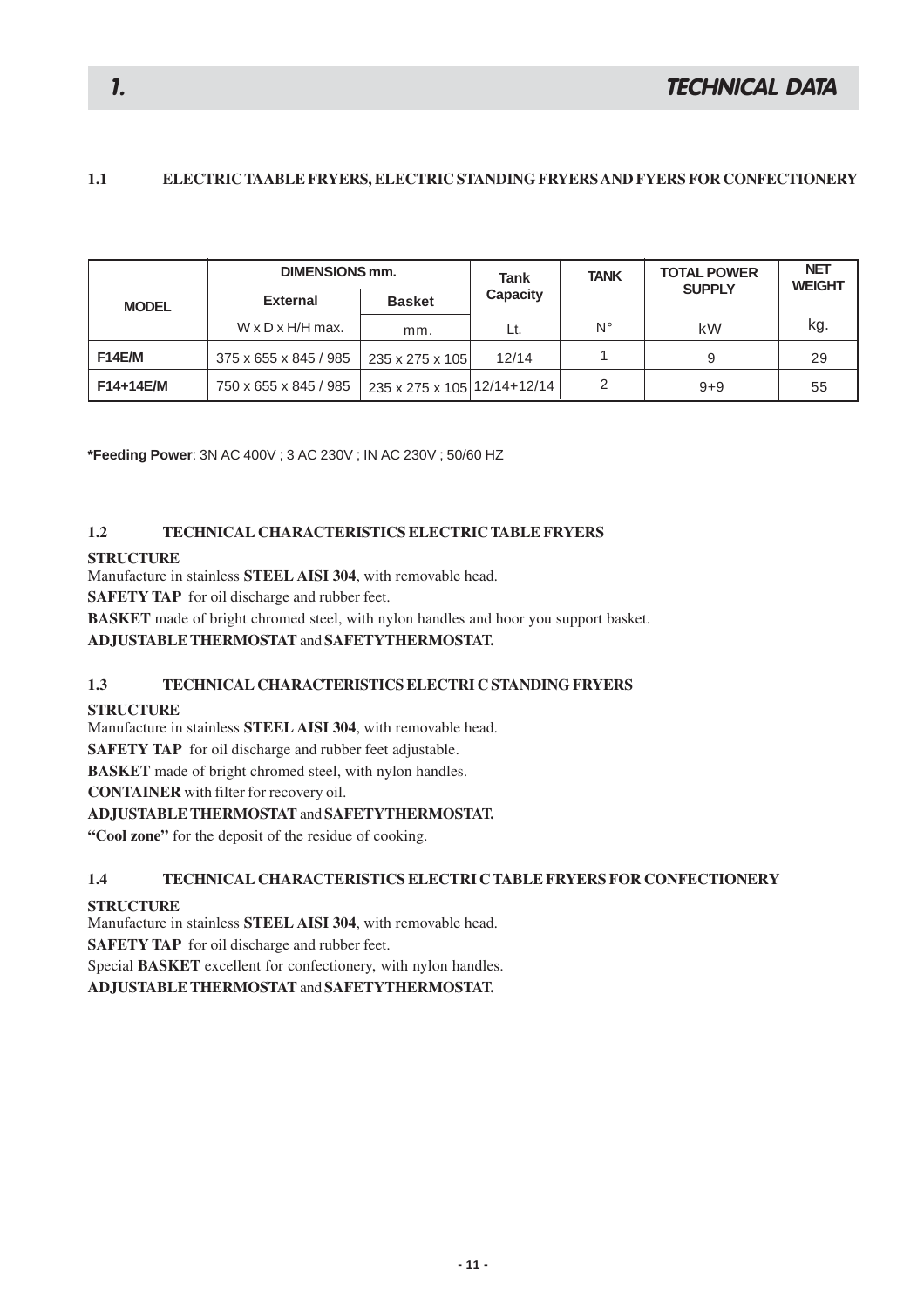

**SCHEMI DI INSTALLAZIONE - INSTALLATION DIAGRAM** SCHEMAS D'INSTALLATION - INSTALLATIONSPLÄNE

# Salida cable eléctrico